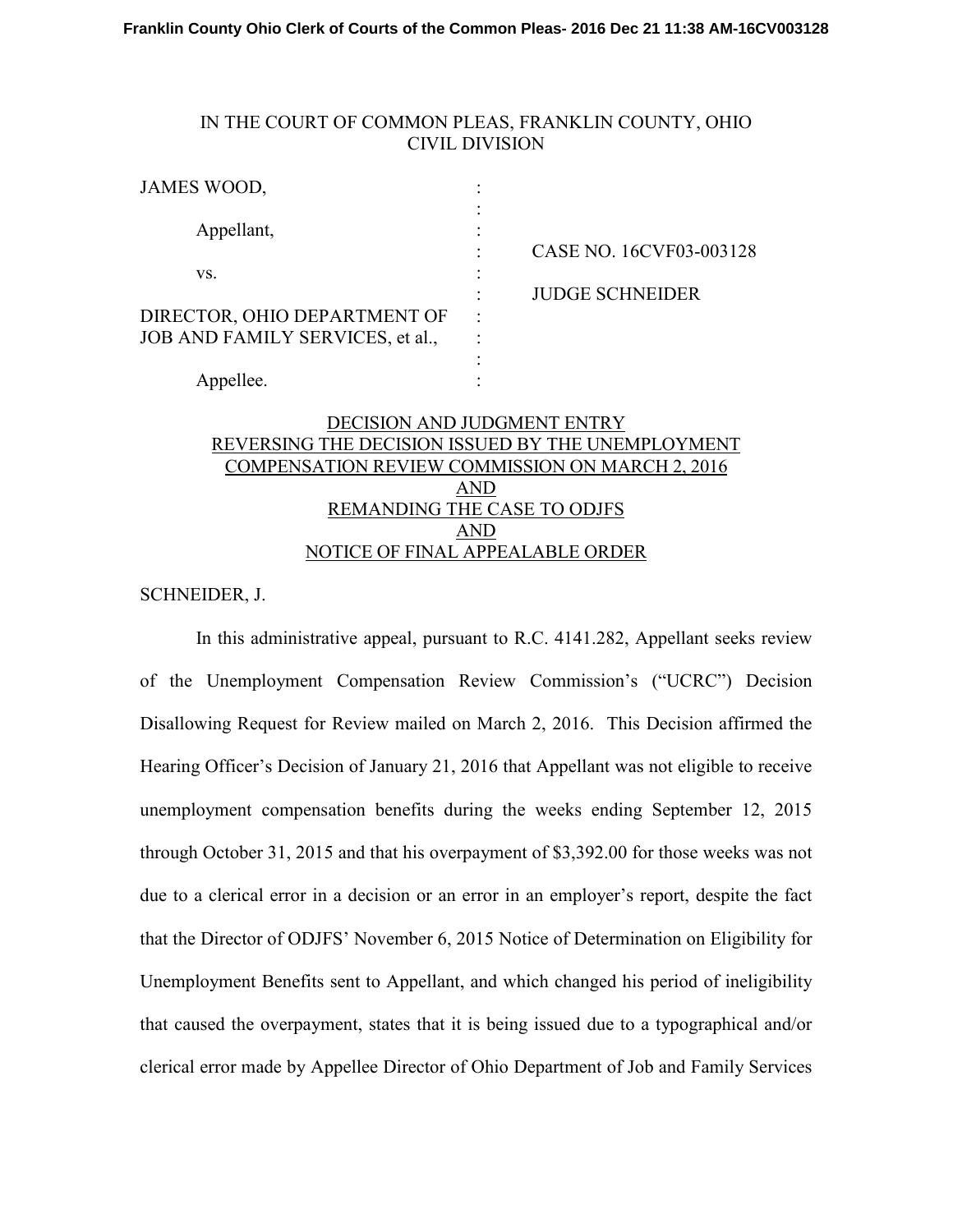("ODJFS"). As a result, the UCRC's and Hearing Officer's Decisions found that Appellant was required to repay the \$3,392.00 overpayment of benefits to ODJFS. For the reasons that follow, this court finds that the UCRC's Decision and the Hearing Officer's Decision are against the manifest weight of the evidence and, thus, are unlawful and unreasonable.

#### **Standard of Review**

 When reviewing a decision of the Unemployment Compensation Review Commission, this court must affirm the commission's decision unless it concludes, upon review of the record, that the decision is unlawful, unreasonable or against the manifest weight of the evidence. *See* R.C. 4141.282(H); see also *Tzangas, Plakas & Mannos v. Ohio Bur. Emp. Serv.,* 73 Ohio St.3d 694, 696, 1995-Ohio-206 and *Irvine v. Unemp. Comp. Bd. of Rev.*, 19 Ohio St.3d 15, 18 (1985). If it is, then the court must reverse, vacate, or modify the decision, or remand the matter to the commission. *Id*. If it is not, then the court must affirm the decision of the commission. *Id*.

Additionally, the court is not permitted to make factual findings or determine the credibility of witnesses, as factual questions remain solely within the commission's province. *Williams v. Ohio Dept. of Job & Family Servs.,* 129 Ohio St.3d 332, 2011- Ohio-2897, ¶ 20; *Tzangas*, 73 Ohio St.3d at 696. A court cannot reverse the commission's decision merely because reasonable minds might reach different. Rather, the court must decide whether the commission's decision is supported by evidence in the record. *Tzangas* at 696; *Irvine* at 18.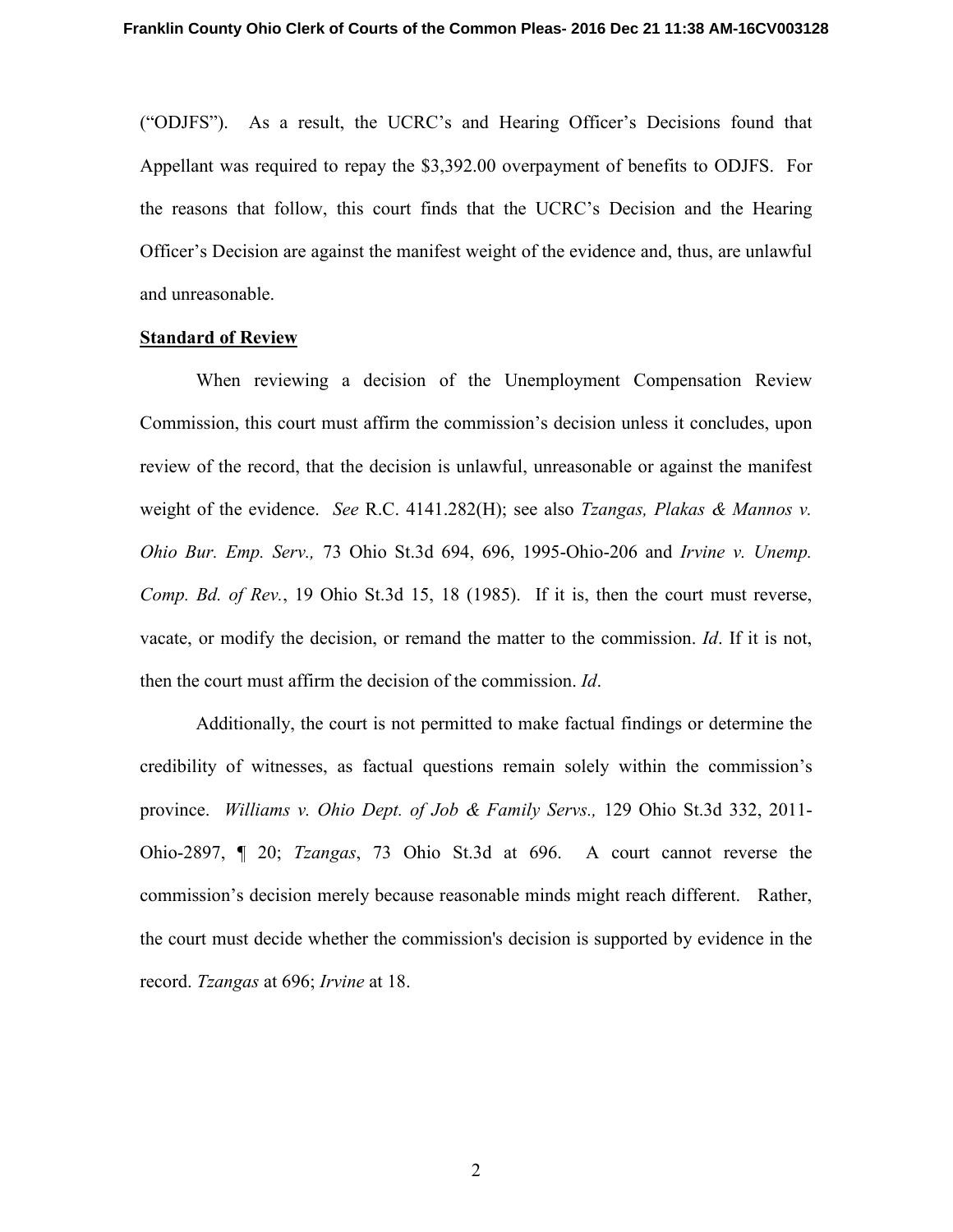### **Record on Appeal**

 In this case, a review of the record on appeal shows that the parties are generally in agreement as to the relevant facts. The uncontested facts are that Appellant Wood filed an Application for Determination of Benefit Rights, which the Director of ODJFS allowed with a benefit year beginning July 19, 2015. On August 20, 2015, ODFJS sent Appellant a Scheduled Notice, which required Appellant to attend an in-person session scheduled as part of the Reemployment Services and Eligibility Assessment ("RESEA") program on September 3, 2015, and that his attendance was mandatory. Appellant did not attend the September 3, 2015 session because he overlooked the notice in his electronic correspondence. Appellant does not dispute the Hearing Officer's finding that this was not good cause for failure to appear at the September 3, 2015 session.

 On September 4, 2015, Appellant Wood was sent a notice of eligibility after he missed the session, and he contacted ODJFS to discuss the matter. Appellant was informed that his RESEA session would be rescheduled. On October 26, 2015, Appellant was sent a notice of a RESEA session scheduled for November 4, 2015, which Appellant attended.

 On September 17, 2015, the Director of ODJFS issued a Notice of Determination on Eligibility for Unemployment Benefits to Appellant, which found that Appellant failed to comply with required RESEA activities without just cause in violation R.C. 4141.29(A)(6) and (7) based on his failure to attend the September 3, 2015 RESEA session. As a result, the Director's Notice found that Appellant "is not eligible to receive benefits from **8/30/2015 through 9/5/2015**." R. 12 (emphasis added). The ID number for this Notice of Determination is 228470879-1.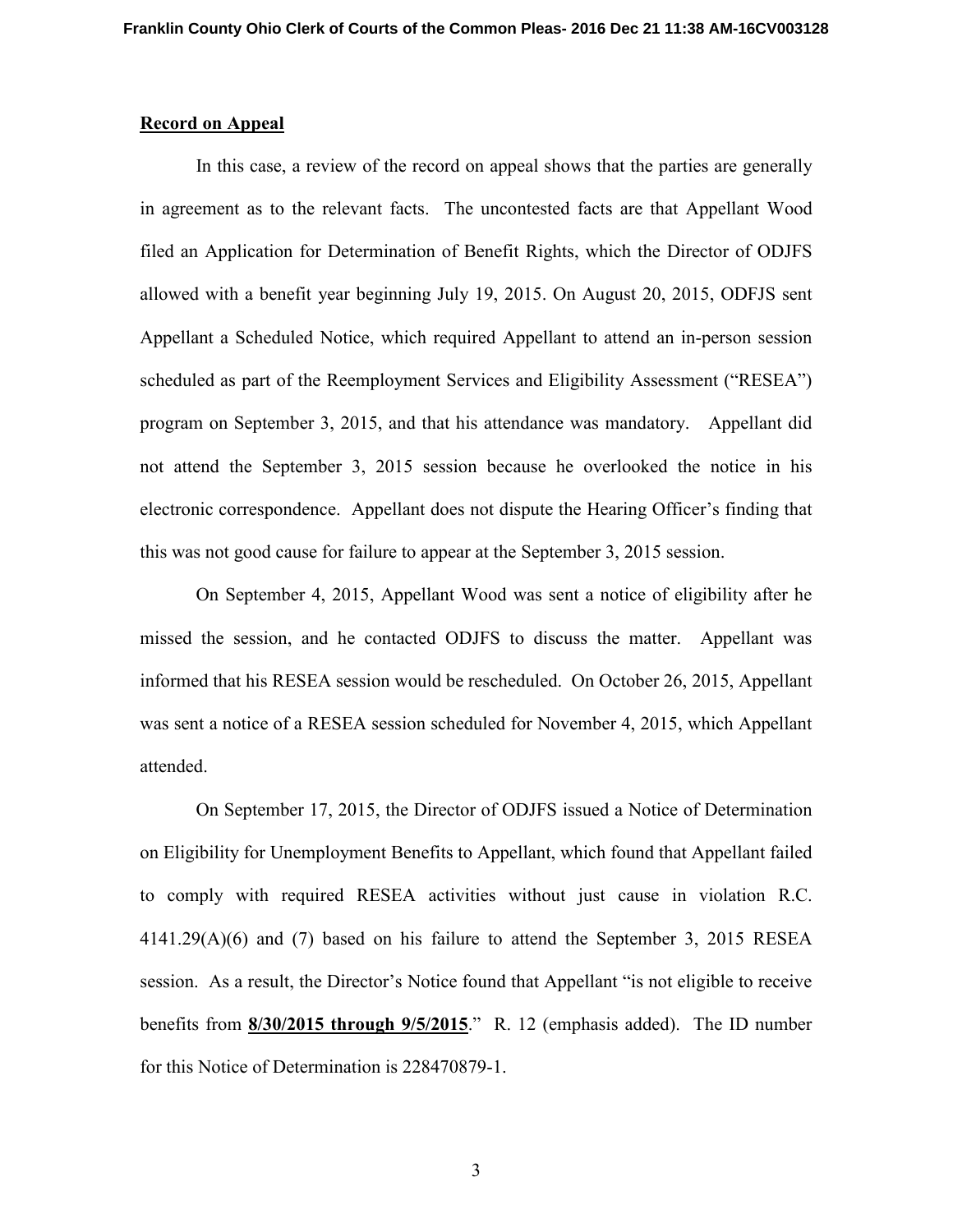On November 6, 2015, after Appellant had completed the 8/30/2105 through 9/5/2015 period of ineligibility set forth in the Notice of Determination 228470879-1 and was paid \$3,392.00 in unemployment compensation for the weeks of September 12, 2015 through October 31, 2015, the Director of ODJFS issued a corrected Notice of Determination on Eligibility for Unemployment Benefits to Appellant. The ID number for this Notice of Determination is 228470879-2, meaning is it is the second, corrected notice for determination 228470879. Indeed, the November 6, 2015 Notice of Determination states that "[t]his determination corrects the determination with ID number 228470879-1, issued on September 17, 2015. **The following portion of the determination is corrected due to a typographical or clerical error in the determination**." R. 13 (emphasis added).

 The November 6, 2015 Notice of Determination issued to correct a typographical or clerical error in the September 17, 2015 Notice of Determination, changed the period of time that Appellant was not eligible to receive benefits from 8/30/2015 through 9/5/2015 to "**8/30/2015 through 10/31/2015.**" R. 13 (emphasis added). The corrected notice was issued after Appellant had already been paid benefits for the weeks of September 12, 2015 through October 31, 2015, and after the corrected ineligibility period had ended. As a result, the Notice of Determination found that Appellant "has been overpaid benefits to which he/she was not entitled for reasons determined to be 'Non-Fraud' (DENIED) in the amount of \$3,392.00." R. 13.

 Appellant Wood appealed the November 6, 2015 Notice of Determination. On December 16, 2015, the Director of ODFJS issued a Redetermination affirming the

4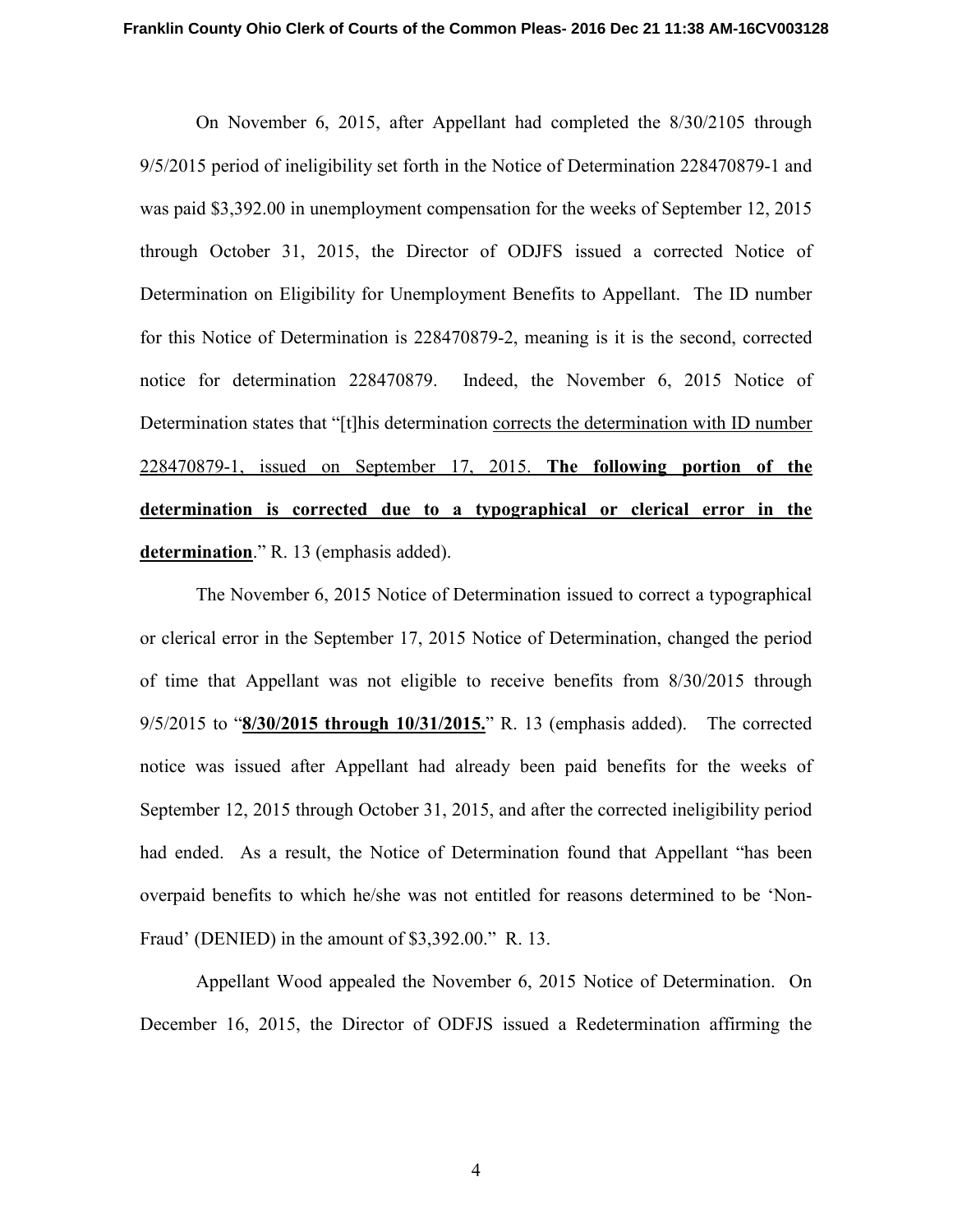November 6, 2015 Notice of Determination with the ID #228470879-2. R. 17. Appellant Wood then appealed the Director's Redetermination to the UCRC.

 On January 12, 2016, a hearing was held by telephone before the Hearing Officer. Appellant appeared with legal counsel and testified. No one appeared on behalf of Appellees, and no evidence other than the November 6, 2015 Notice of Determination with the ID #228470879-2 was admitted into the record on the issue of whether there was a typographical or clerical error in a decision of ODJFS that resulted in Appellant's overpayment of benefits. At the hearing, Appellant Woods testified that he had to wait eight weeks and was not given an earlier appointment for the RESEA session, nor was he warned that he was ineligible to receive benefits until he attended the session. R. 74 Hearing Transcript (Page 10, Lines 11-26 and Page 11, Lines 1-8).

 On January 21, 2016, the Hearing Officer issued his Decision upholding the Director's Redetermination. R. 95. The Hearing Officer stated that part of his reasoning for finding that Appellant was overpaid benefits with respect to the weeks ending September 12, 2015 through October 31, 2015 was that "[t]he overpayment for that week(s) was not due to a clerical error in a decision or an error in an employer's report . . .." R. 97. However, there are no findings of facts in the Hearing Officer's Decision with regard to the clerical error issue. In fact, there is no mention of the corrected November 6, 2015 Notice of Determination with the ID #228470879-2 anywhere in the Hearing Officer's Decision. *Id*.

 Appellant Woods filed a Request for Review of the Hearing Officer's Decision on February 11, 2016. On March 2, 2016, the UCRC issued a Decision disallowing Appellant's request for Review. R. 117. Appellant then filed this appeal.

5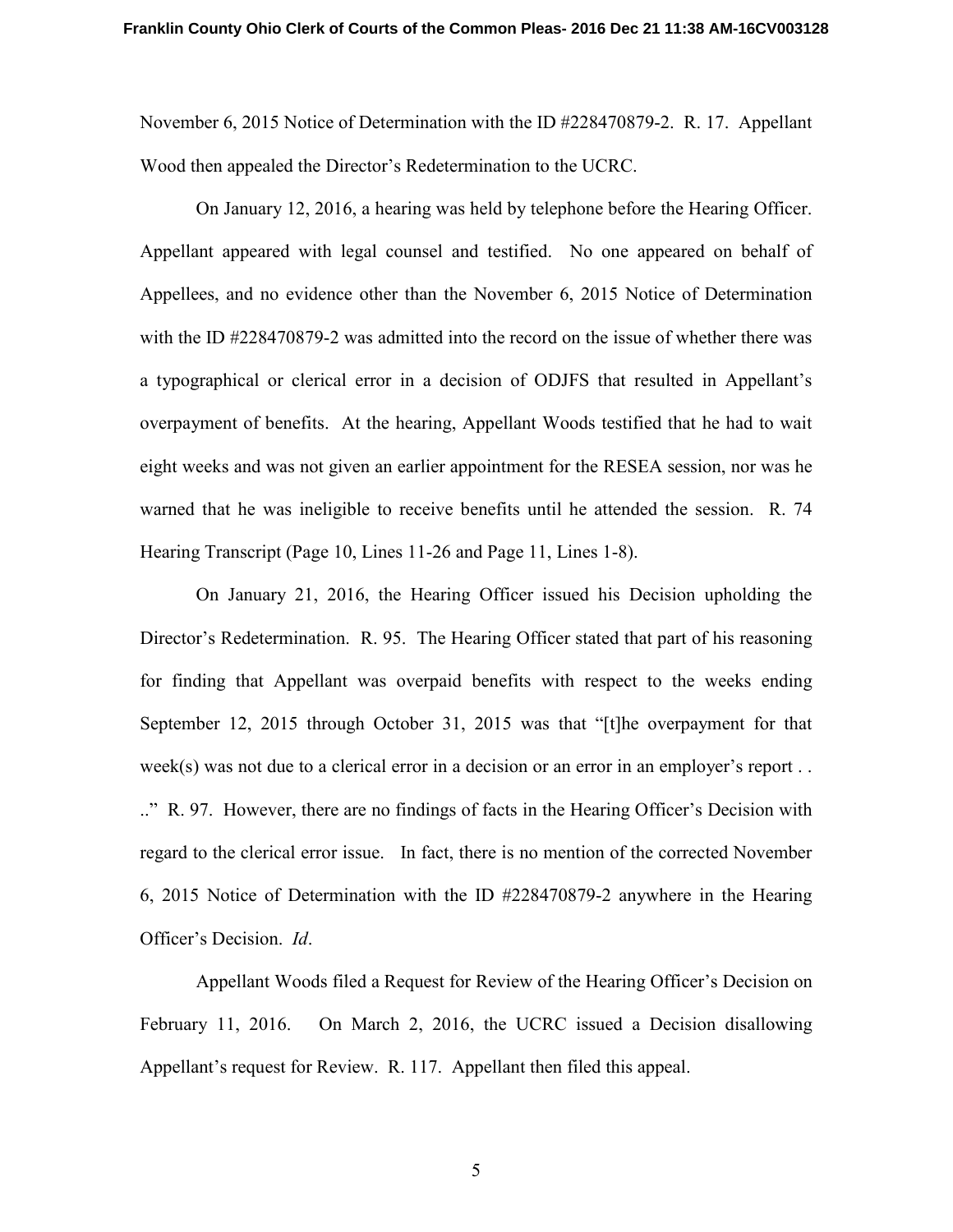#### **Analysis**

 In considering Appellant's first assignment of error challenging the UCRC's finding that the overpayment of benefits to Appellant was not due to a clerical error in a decision of Appellee, the court notes that the parties are in agreement that R.C.  $4141.35(B)(1)(a)$  governs. R.C.  $4141.35(B)(1)(a)$  states that overpayment of benefits are to be repaid to the director of ODFJS, "provided that the repayment or withholding **shall not be required** where the overpayment is the result of the director's **correcting a prior decision due to a typographical or clerical error in the director's prior decision**, or an error in an employer's report under division (G) of section 4141.28 of the Revised Code." R.C. 3131(B)(1)(a) (emphasis added); Appellee ODJFS' Brief p. 5-6; Appellant's Brief p. 5. Indeed, R.C. 4141.28(G) provides that the Director of ODFJS may only issue a corrected determination under limited circumstances, including when the determination was "[] erroneous due to . . . [a] typographical or clerical error."

 Additionally, the corrected determination may only be issued after the determination that resulted in the overpayment has become final. R.C. 4141.35(B)(1)(a). If ODFJS does not vacate the determination within twenty-one days of the mailing date of the determination notice, that determination becomes final and the "corrected determination shall take precedence over and void the prior determination." R.C. 4141.28(E) & 4141.28(G). Further, the Ohio Revised Code states that the repayment of the overpayment "shall not be required" when it is the result of a typographical or clerical error in a previous determination, not that it "may" be waived as Appellee Director ODFJS argues in this appeal. Appellee Br. p. 5.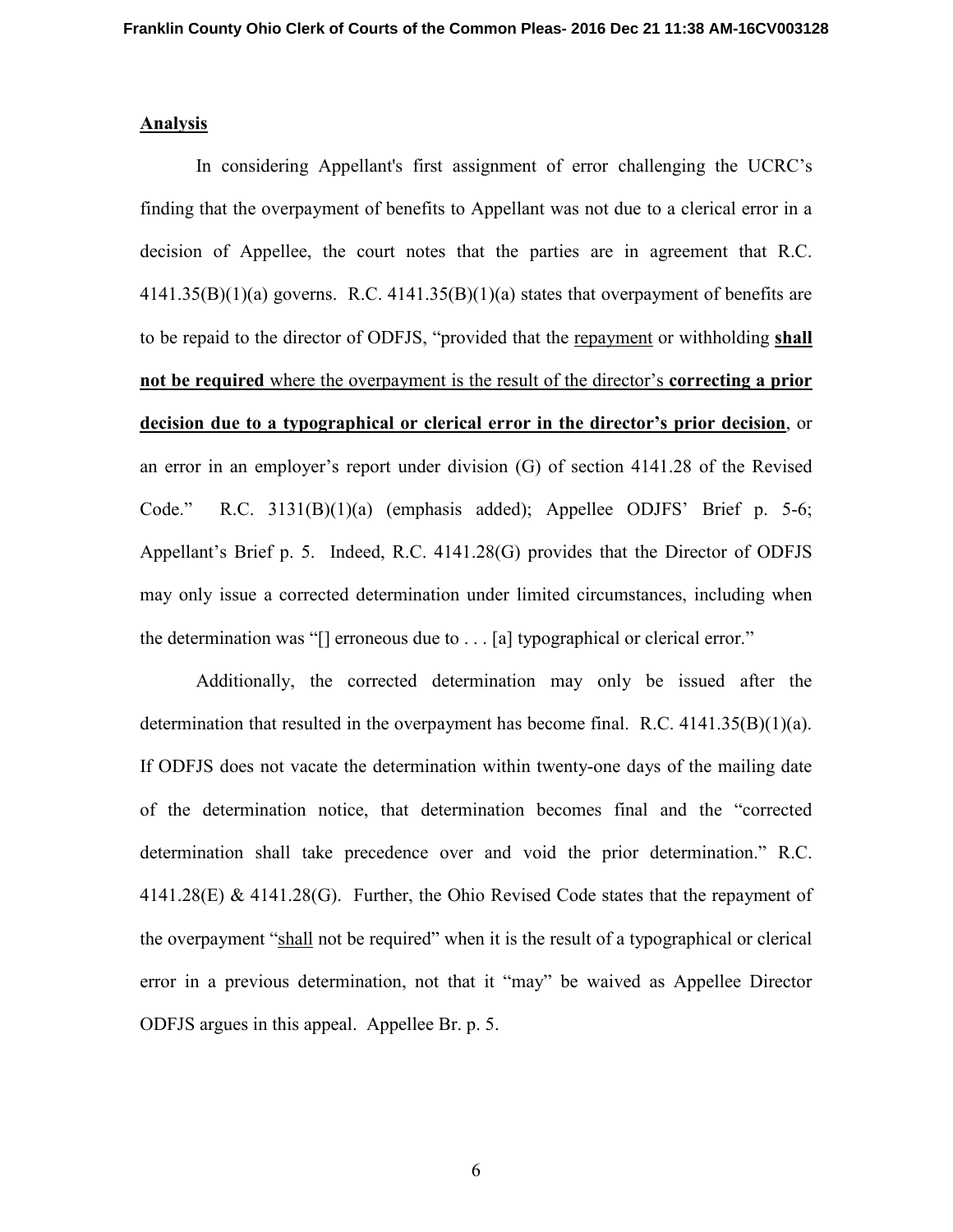Here, Appellee Director of ODFJS admits that "[o]n November 6, 2015, a redetermination was issued correcting the prior redetermination of September 17, 2015, which found that Mr. Wood only was ineligible for benefits for the week that he missed the September 3, 2015 training." Appellee Br. p. 6 (emphasis added). Appellee Director of ODJFS also admits in this appeal that the November 6, 2015 "correction extended the weeks of ineligibility from August 8, 2015 through October 31, 2015 to cover the period of time until the required training was completed." *Id*. However, Appellee Director of ODJFS claims, without any support, that no typographical or clerical error caused the overpayment and the overpayment is not subject to waiver under R.C. 4141.35(B)(1)(a). *Id.* Such argument flies in the face of the manifest weight of the evidence and Appellee's own admission that the overpayment was caused by a typographical or clerical error of Appellee.

 The only evidence in the record on appeal with regard to the clerical error issue is Appellee's admission in the November 6, 2015 Notice of Determination that Appellee Director of ODFJS corrected Appellant's period of ineligibility for benefits and that the correction, which resulted in an overpayment, was issued "due to a typographical or clerical error" in the Director's prior decision. R. 13. Having made this admission, Appellee cannot now claim that the overpayment was caused by Mr. Woods' failure to complete the required training until November 3, 2015. *See* Appellee Br. p. 6. The fact that Appellee, like the UCRC Hearing Officer, cites to no evidence in the record to support its assertion that the overpayment was not caused by a clerical error of the Director of ODFJS is telling. This is because no evidence existed before the Hearing Officer and the UCRC to support their findings that the overpayments to Appellant for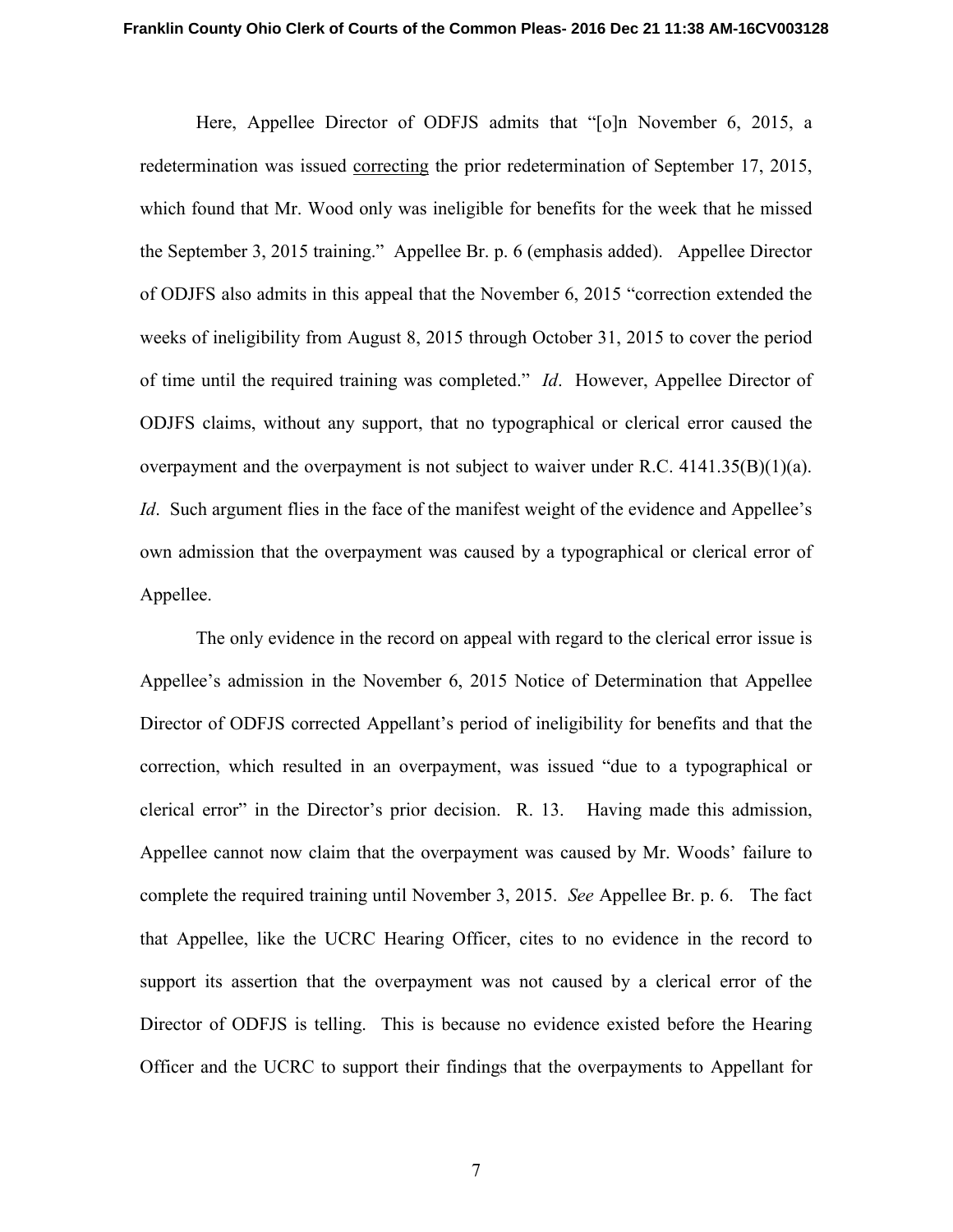the weeks ending September 12, 2015 through October 31, 2015 were not due to a clerical error in a decision or an error in an employer's report. R. 97. Appellee Director of ODFJS admitted than the correction made to Appellee's period of ineligibility for benefits and the resulting overpayment were, in fact, due to a typographical or clerical error in a decision of ODJFS.

Consequently, the court concludes that the UCRC's decision that the overpayments to Appellant were not due to a clerical error in a decision of Appellee is not supported by some competent, credible evidence. The court finds that UCRC's Decision Disallowing Request for Review mailed on March 2, 2016 and the Hearing Officer's Decision of January 21, 2016 are against the manifest weight of the evidence and are unreasonable and unlawful. The only evidence in the record is that the overpayment of benefits to Appellant was the result of a typographical or clerical error in Appellee's September 17, 2015 Notice of Determination, which was corrected in a redetermination issued on November 6, 2015. The overpayment to Appellant must be waived because it falls under one of the two exceptions to the mandatory non-fraud recoupment statute, R.C. 4141.35.

Accordingly, Appellant Woods' first assignment of error is sustained.

 Appellant's second assignment of error asserts the UCRC Hearing Officer's Decision violated Mr. Wood's due process rights and the decision was unreasonable in light of the agency's own errors in processing Mr. Wood's claim. The disposition of Appellant's first assignment of error and the court's finding that the UCRC's determination was unlawful, unreasonable and against the weight of the evidence, however, renders appellant's second assignment of error moot.

8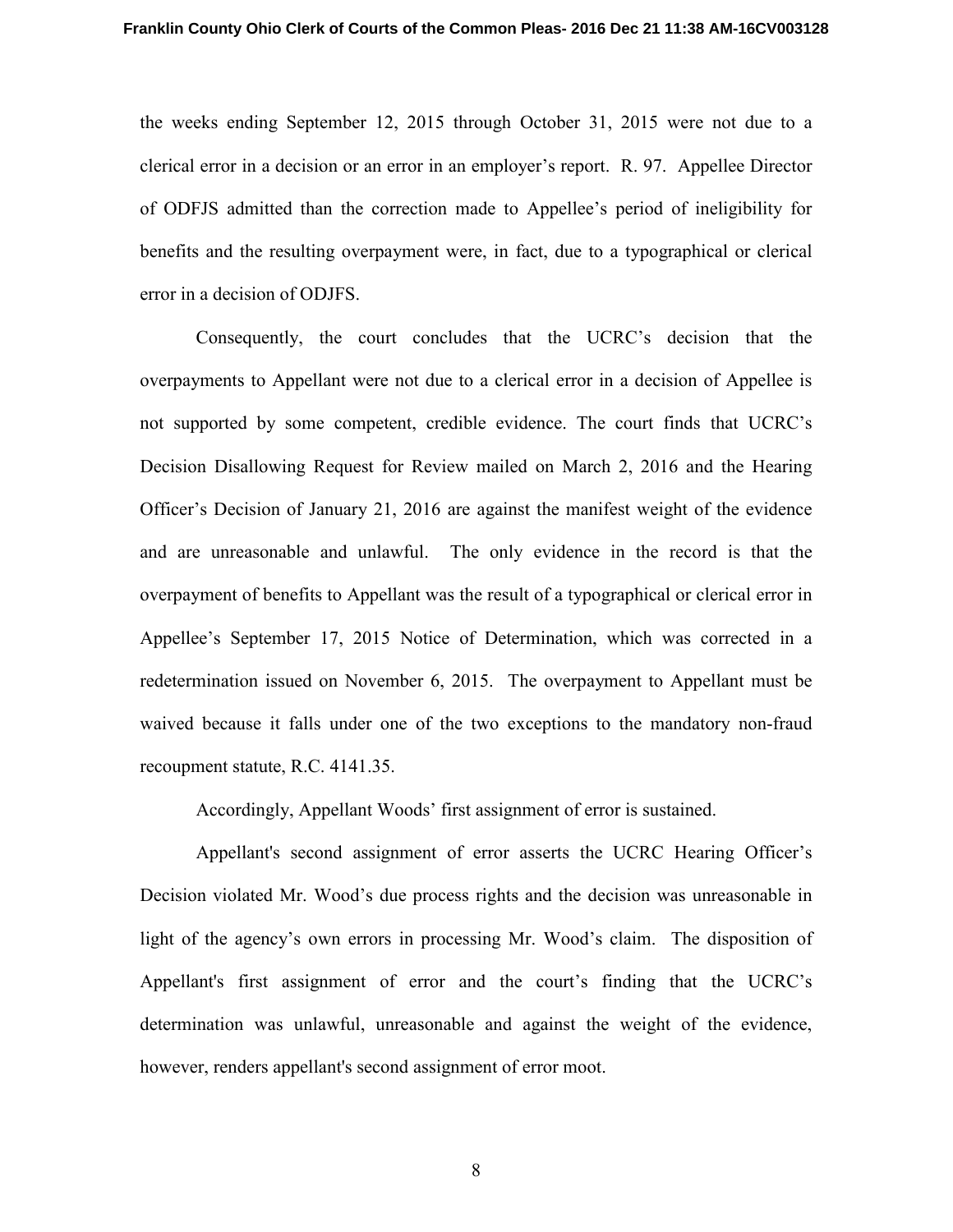### **Decision**

For the reasons stated above, the Unemployment Compensation Review Commission's Decision Disallowing Request for Review mailed on March 2, 2016, which disallowed Appellant's request for review of the UCRC Hearing Officer's Decision of January 21, 2016, is **REVERSED** and the matter is **REMANDED** to the Ohio Department of Job and Family Services. Appellee Director of ODJFS shall waive the requirement that Appellant repay the \$3,392.00 in overpaid benefits he received for the weeks ending September 12, 2015 through October 31, 2015, pursuant to R.C.  $4141.35(B)(1)(a)$ , as the overpayment resulted from a typographical or clerical error in Appellee's September 17, 2015 Notice of Determination decision. Additionally, Appellee Director of ODFJS shall issue a Notice of Determination on Eligibility for Unemployment Benefits to Appellant James E. Woods consistent with this decision.

Rule 58(B) of the Ohio Rules of Civil Procedure provides the following:

**(B) Notice of filing.** When the court signs a judgment, the court shall endorse thereon a direction to the clerk to serve upon all parties not in default for failure to appear notice of the judgment and its date of entry upon the journal. Within three days of entering the judgment on the journal, the clerk shall serve the parties in a manner prescribed by Civ. R. 5(B) and note the service in the appearance docket. Upon serving the notice and notation of the service in the appearance docket, the service is complete. The failure of the clerk to serve notice does not affect the validity of the judgment or the running of the time for appeal except as provided in App. R. 4(A).

#### **THE COURT FINDS THAT THERE IS NO JUST REASON FOR DELAY.**

**THIS IS A FINAL APPEALABLE ORDER**. Pursuant to Civil Rule 58, the Clerk of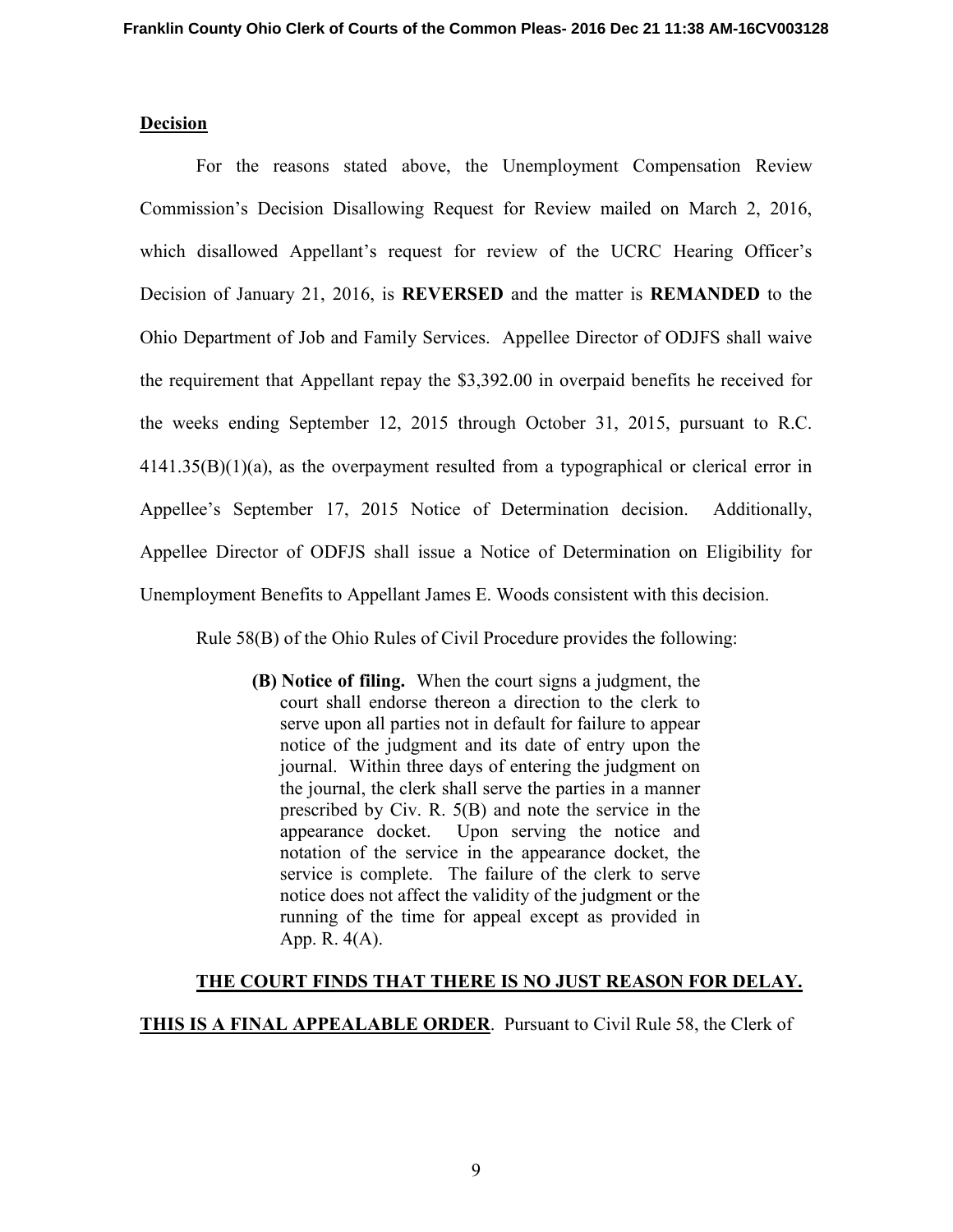Court shall serve notice upon all parties of this judgment and its date of entry. Costs to Appellee.

**IT IS SO ORDERED.** 

Copies To:

Counsel of Record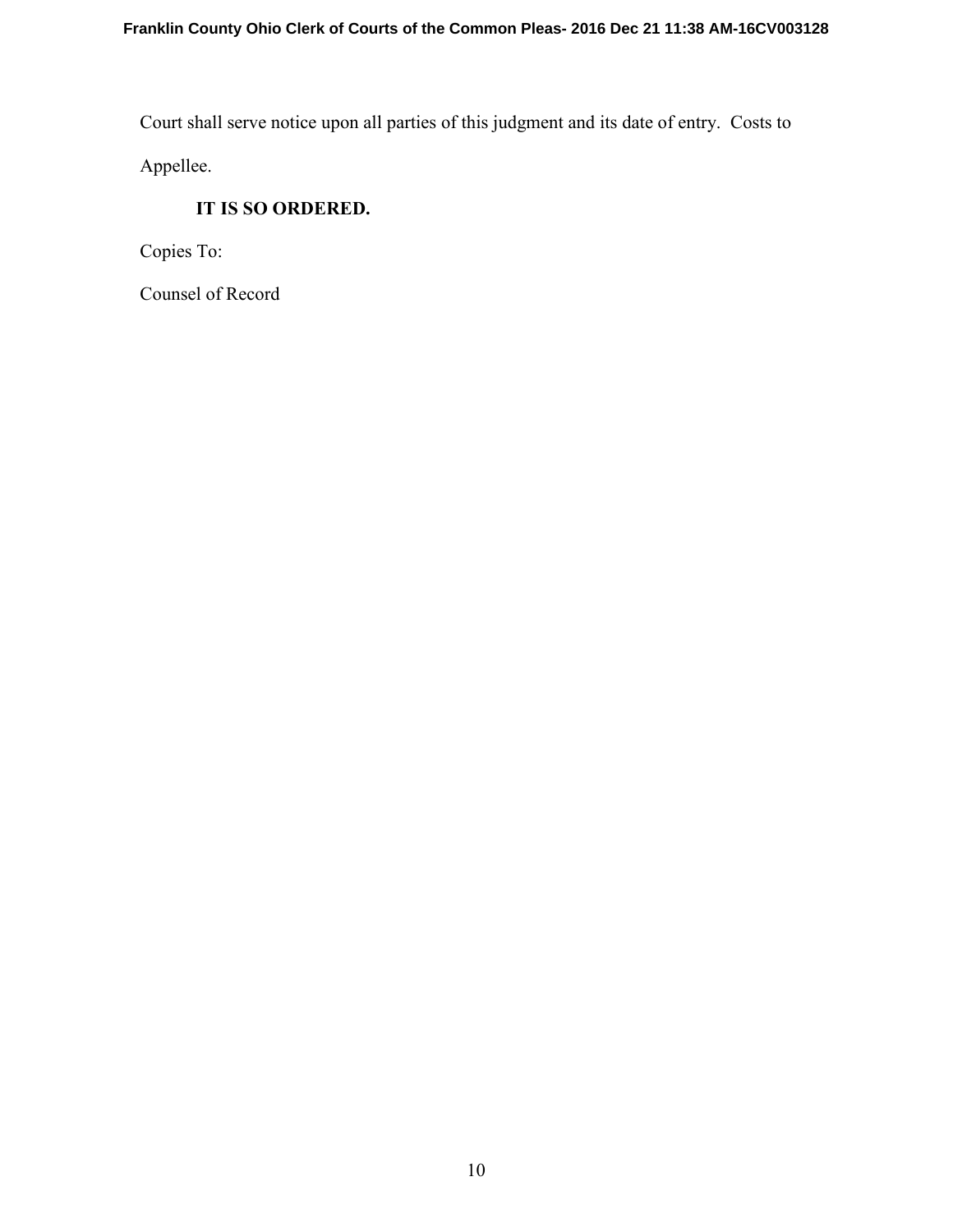## Franklin County Court of Common Pleas

**Date:** 12-21-2016

**Case Title:** JAMES WOOD -VS- OHIO STATE DEPT JOB AND FAMILY SERVICES ET AL **Case Number:** 16CV003128

**Type:** DECISION/ENTRY

It Is So Ordered.

/s/ Judge Charles A. Schneider

Electronically signed on 2016-Dec-21 page 11 of 11